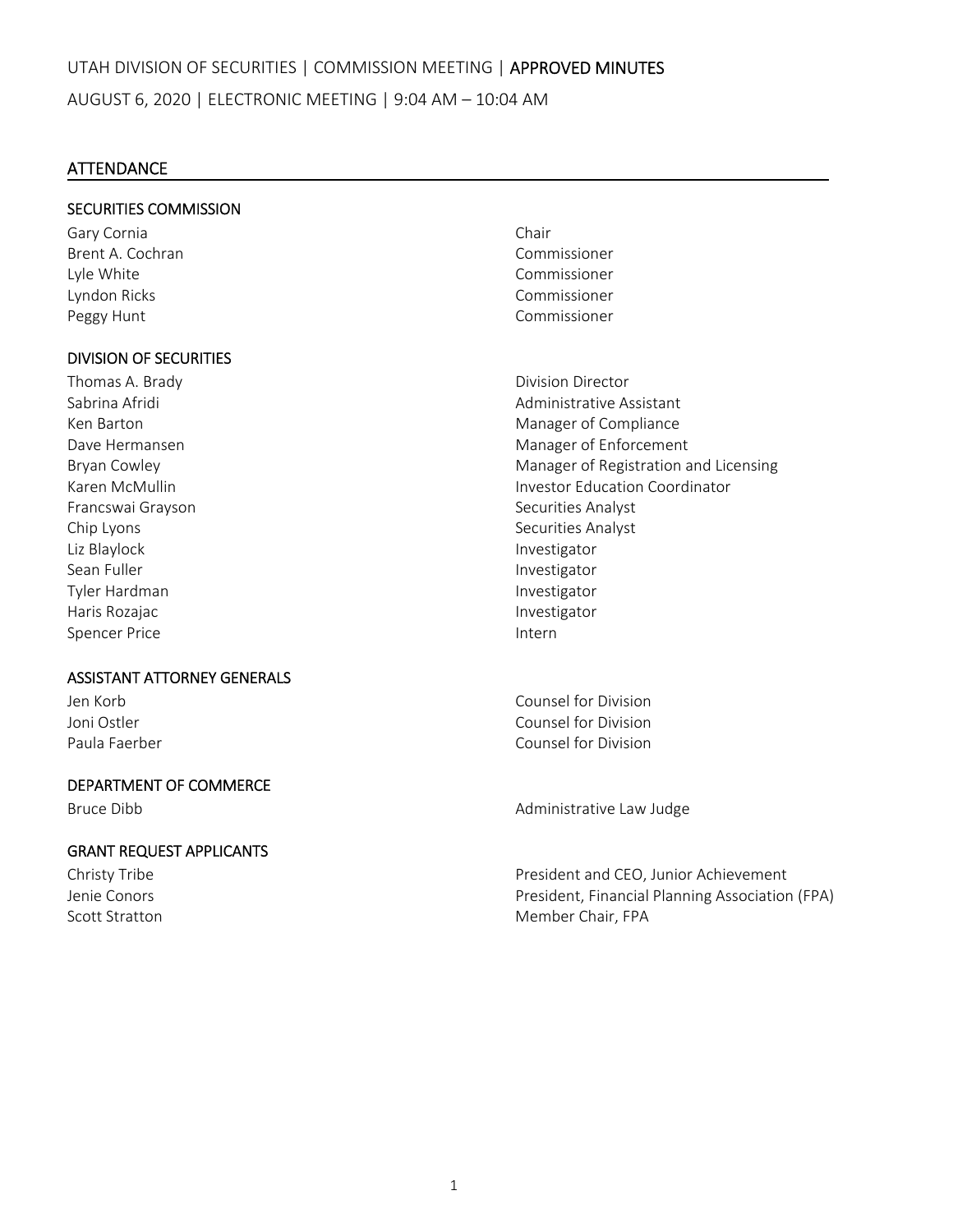# UTAH DIVISION OF SECURITIES | COMMISSION MEETING | APPROVED MINUTES

AUGUST 6, 2020 | ELECTRONIC MEETING | 9:04 AM – 10:04 AM

#### WELCOME AND CALL TO ORDER 9:17 AM

Meeting commenced. Chair Gary Cornia

# APPROVAL OF MINUTES **APPROVAL OF MINUTES A**

Commissioner Brent Cochran made a motion to approve the Minutes and Commissioner Peggy Hunt seconded the motion.

 $\checkmark$  The motion was approved unanimously.

# Junior Achievement of Utah

Christy Tribe presented the grant request that was submitted for \$5,000.

Commissioner Lyndon Ricks made a motion to approve the \$5,000 request and Commissioner Cochran seconded the motion.

 With discussion from Commissioner White, the \$5,000 grant request from Junior Achievement of Utah was unanimously approved by the Commission, pending final approval from the Executive Director.

## Utah Financial Planning Association

Jenie Connors presented the grant request that was submitted for \$10,000.

Commissioner Ricks made a motion to approve the \$10,000 request and Commissioner Cochran seconded the motion.

 The \$10,000 grant request from Utah Financial Planning Association was unanimously approved by the Commission, pending final approval from the Executive Director.

| <b>EDUCATION FUND EXPENDITURE REQUEST</b>                                                      | $9:26 \text{ AM}$   |
|------------------------------------------------------------------------------------------------|---------------------|
|                                                                                                | <b>BRYAN COWLEY</b> |
| Mr. Cowley presented the reformatted budget and explained the proposed whistleblower award for |                     |

\$29.997.80. Commissioner White made a motion to approve the request and Commissioner Hunt seconded the motion.

With discussion, the Commission unanimously approved the Education and Expenditure Request (i.e. budget).

| <b>DIRECTOR'S REPORT</b> | <b>THOMAS A. BRADY</b> |
|--------------------------|------------------------|
|                          |                        |

# COVID‐19

Director Brady began his report by explaining how the Heber M. Wells Building remains closed to the public for the time being. The Division staff is still approved to work remotely full time and come to the office only as needed.

# Protection of Vulnerable Adults from Financial Exploitation Act

Mr. Brady explained the significance of fighting senior exploitation and how the Division has made it a priority. In addition to outreach efforts and advisories, in 2018 the Division ran legislation to better protect Utah seniors and passed the Protection of Vulnerable Adults from Financial Exploitation Act. This legislation provided immunity to broker‐dealer firms and investment advisers for delaying transactions and reporting suspected elder abuse. Director Brady shared a success story that was featured in a news story that exemplified the benefits of the legislation. An investment adviser representative contacted Ken Barton of our office and

GRANT REQUESTS 9:08 AM

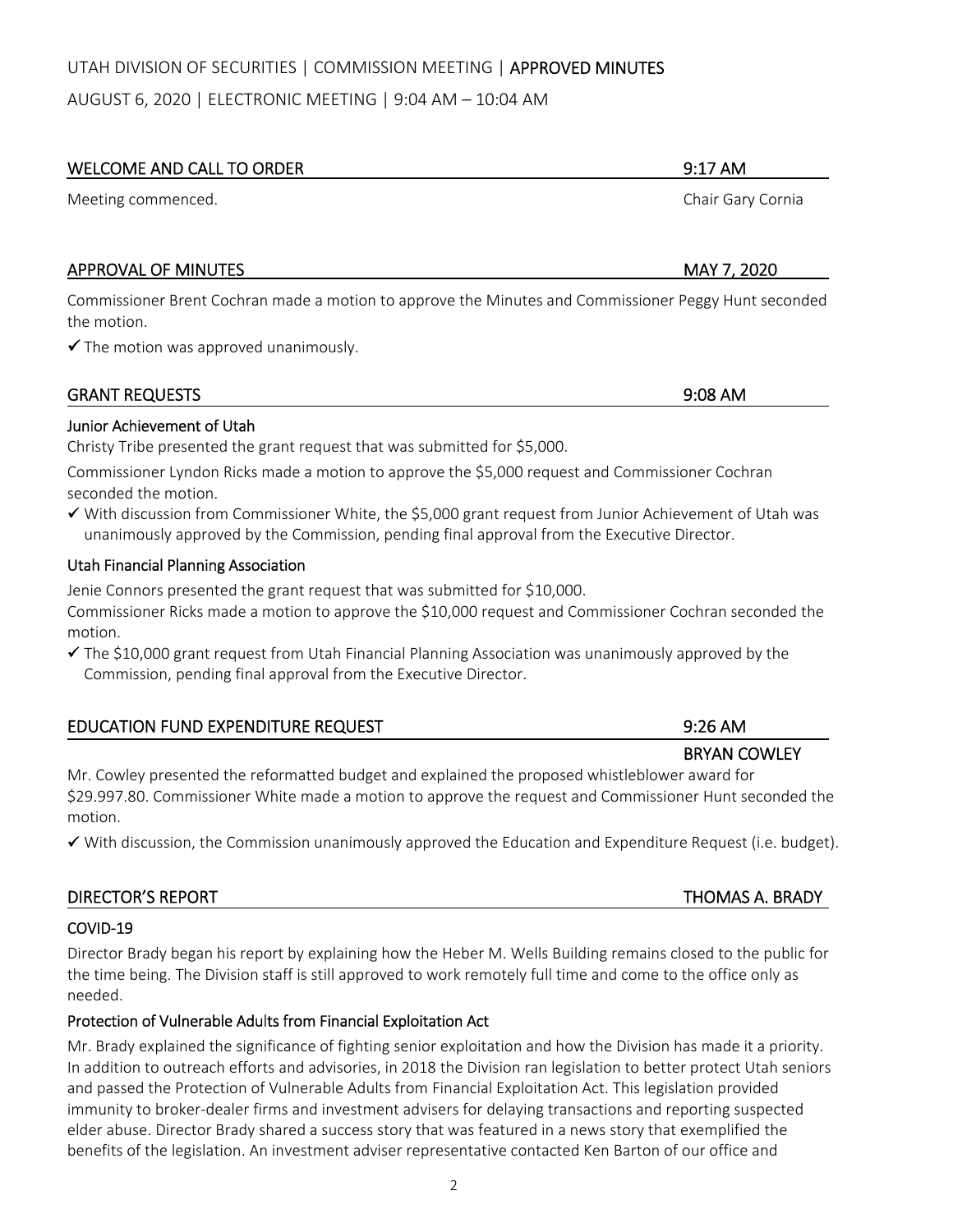AUGUST 6, 2020 | ELECTRONIC MEETING | 9:04 AM – 10:04 AM

reported that he was delaying a transaction for an elderly client whom he believed was being defrauded. As a result of this report and Mr. Barton's proactive efforts the Division was able to prevent this man from losing \$50,000 to a fraud scheme.

# Personnel

Director Brady concluded his report with an update on staffing and what actions have been taken by the legislature in light of the pandemic. Dee Johnson, who worked as an investigator in the Enforcement Section, retired from the Department of Commerce this past month. Mr. Johnson was hired in 2001 as an investigator in the Division of Real Estate. In 2012, Mr. Johnson began investigating for the Division of Securities. The Division already had one investigator vacancy prior to Dee's departure. In light of the COVID crisis the legislature, in addition to revoking the 2.5% COLA for state employees, passed a 5% reduction in the Department's budget appropriation. Notwithstanding the reduction, the Division was able to seek and obtain approval from the governor's office to hire one investigator at this time to address the vacancies.

| <b>SECTION REPORTS</b> | $9:36$ AM         |
|------------------------|-------------------|
| <b>COMPLIANCE</b>      | <b>KEN BARTON</b> |

# 2020 Year‐to‐date Exam Statistics

Ken Barton began the Compliance report by explaining exams related to securities licensed entities as well as agents: The total YTD exams Compliance completed for 2020 is 38.

 $-$  37 compliance examinations as follows: 15 for-cause exams opened as a result of an investor complaint or Regulatory Agency referral, and 22 routine examinations. Lastly, 1 new Investment Adviser licensing approval exam. Total exams initiated by the Section YTD 2020 is thirty-eight (38) exams.

# Administrative and Criminal Action Updates

Mr. Barton concluded the Compliance report by explaining the 2 Administrative Actions the Compliance section is currently working on:

 $\rightarrow$  We have filed 2 administrative actions which has an initial hearing scheduled for this month. The Section has delivered exams for criminal screening with a prosecutor's office.

# **Complaints**

Mr. Hermansen began the Enforcement report by explaining how complaints are coming in at a steady pace, even in light of COVID‐19.

- $-$  35 cases currently under investigation.
- $-$  25 cases in the que.
- $\rightarrow$  2 cases are jointly being investigated with other States.

# Administrative Actions

Mr. Hermansen then discussed the status of Administrative Actions as follows:

- $-$  7 Orders to Show Cause have been issued since the last Commission Meeting.
- $-6$  Orders to Show Cause are outstanding.
- $-$  3 criminal cases.
- $-$  The Division issued a temporary restraining order (TRO) on August 5, 2020 against a company that the Division is familiar with as far as who the recidivist is. Mr. Hermansen explained that said company was raising money and the Division felt the TRO was needed to stop additional funds being raised.

# Criminal Actions

# ENFORCEMENT **EXECUTE ENFORCEMENT EXECUTE ENFORCEMENT**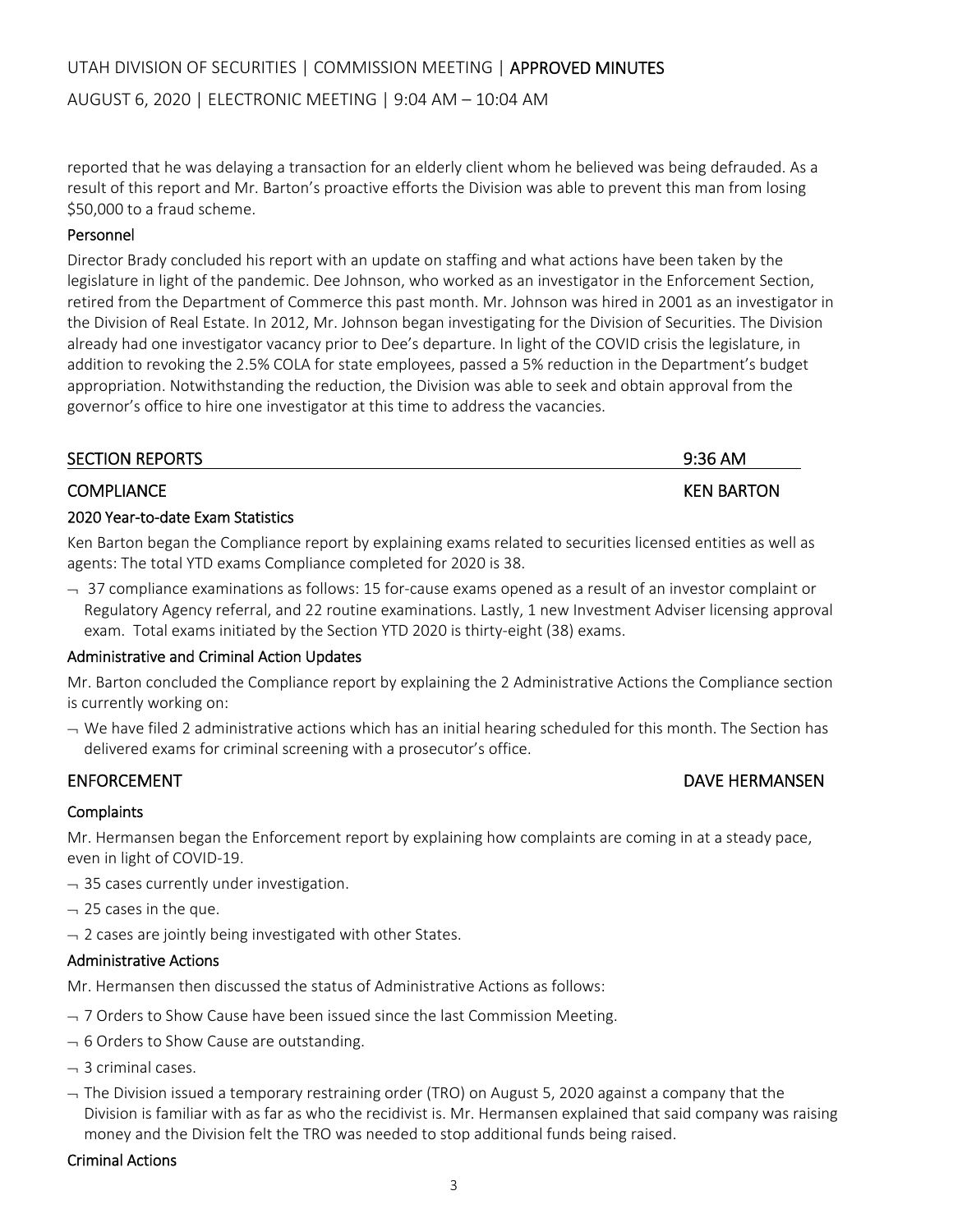# UTAH DIVISION OF SECURITIES | COMMISSION MEETING | APPROVED MINUTES

#### AUGUST 6, 2020 | ELECTRONIC MEETING | 9:04 AM – 10:04 AM

Mr. Hermansen discussed how the grand jury has not been in session due to the current pandemic, which has slowed down the process on criminal cases. However, beginning next week the grand jury will reconvene and a few cases will be under indictment. Rust Coin is being handled by the Feds, sentencing is in the first week of September 2020, and Denise Rust has entered a guilty plea. Mr. Hermansen concluded the Enforcement report with updates on criminal actions as follows:

- $-$  26 cases being prosecuted or being screened by prosecutors.
- $\rightarrow$  United States Attorney's office has 16 cases.
- $\rightarrow$  Utah Attorney General's office has 9 cases.
- $\lnot$  County prosecutors have 1 case.

## REGISTRATION AND LICENSING **BRYAN COWLEY**

Mr. Cowley began the Registration and Licensing report by reviewing the 2019‐2020 changes as follows:

- $\rightarrow$  Broker-Dealers have decreased by 22.
- $\rightarrow$  Broker Dealer Agents have decreased by 3,883.
- $\rightarrow$  Investment Advisers have increased by 8.
- $-$  Federal Covered Advisers have increased by 106.
- $\rightarrow$  Investment Adviser Representatives increased by 203.
- $\lnot$  Issuer Agents increased by 4.

## INVESTOR EDUCATION KAREN MCMULLIN

#### Events

Ms. McMullin began the Investor Education report by explaining the impact of COVID‐19. The Division has transitioned from counting events and attendance to recording outreach opportunities and modes of sharing the Investor Protection message.

#### Public Outreach

- $-$  The Division partnered with the Utah Office of the State Treasurer on social media outreach efforts regarding investment fraud targeting seniors in Washington County. Resources for additional education included local and national agency information to avoid COVID related scams and protect hard-earned savings.
- $\rightarrow$  The Division submitted the updated "Your Money" brochure for inclusion in the Utah JumpStart Annual Start Smart Teacher Summit online toolkit. The online toolkit aligns with the Utah General Financial Literacy Strands and Standards and provides teachers with lesson plans, games, activities and other resources appropriate for online or in person learning. This year, the virtual event, held on Monday, August 3rd, included approximately 234 K‐12 teachers throughout the State of Utah.
- $-$  Two media advisories have recently been issued by the Department of Commerce. The first on June 17, 2020 recognizing World Elder Abuse Awareness Day. The advisory highlighted investment fraud risks to seniors due to COVID‐19 isolation. Included in the advisory are the warning signs of financial exploitation and the importance of continued contact with older family members, friends, and neighbors. The NASAA sponsored "SeniorSafe" presentation, mentioned in the advisory, focuses on how to recognize and report suspected abuse. The presentation is available to financial and investment professionals by contacting the Division. The second media advisory was issued this week, on Aug. 4, 2020 which Director Brady addressed in his report today.

#### New Opportunities and Programs

 $-$  The Division received an invitation to participate in the annual Financial Planning Association Symposium in September.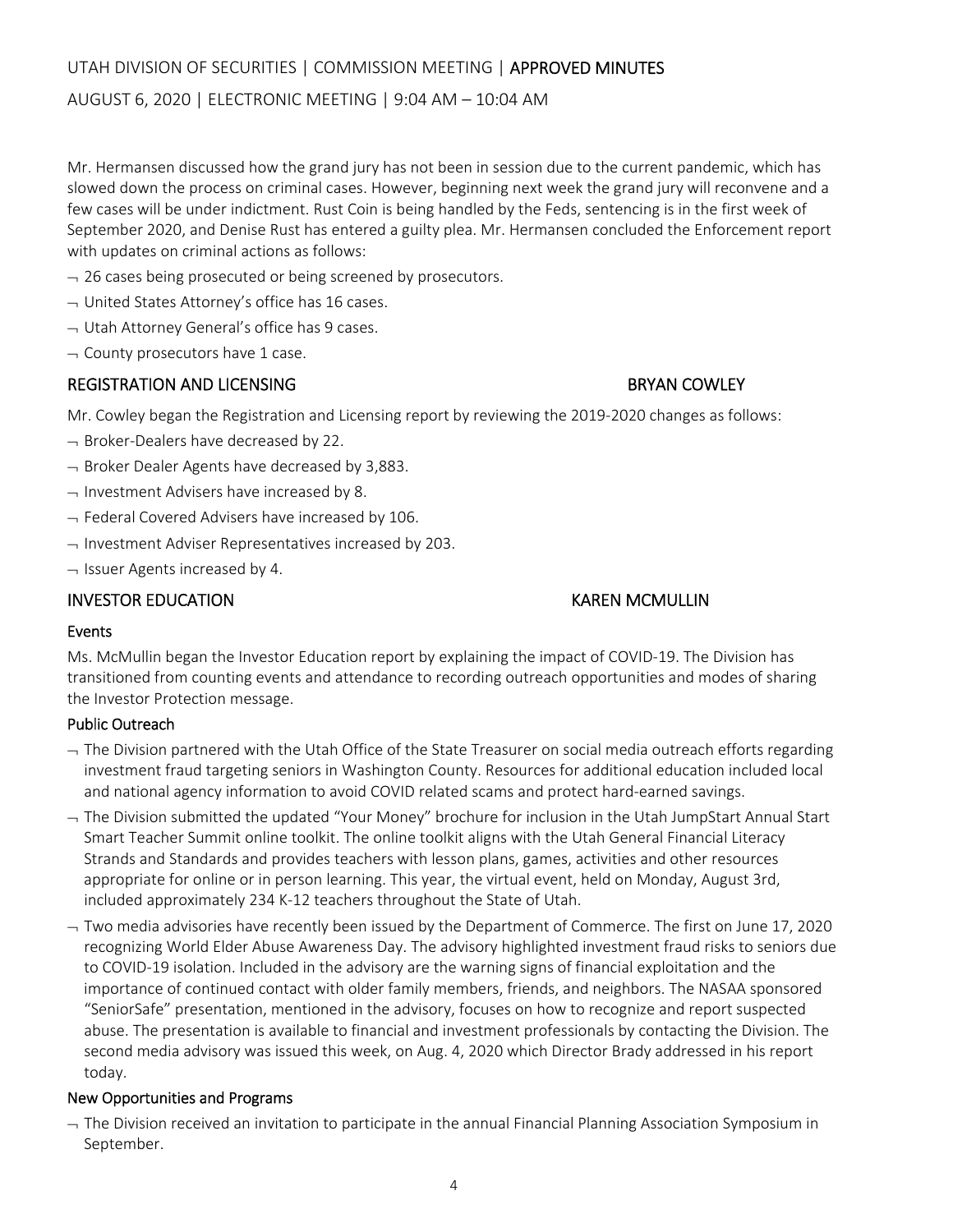# UTAH DIVISION OF SECURITIES | COMMISSION MEETING | APPROVED MINUTES

#### AUGUST 6, 2020 | ELECTRONIC MEETING | 9:04 AM – 10:04 AM

- $\sim$  URS coordinated with the Division on creating and offering a Financial Wellness program to its members.
- $-$  The Women in the Money conference, tentatively scheduled for Oct. 9, 2020, is a virtual event with the Division participating in both a breakout session and hosting a vendor booth.

Ms. McMullin concluded the report by explaining the Division's website redesign project. Which includes a user‐ centered strategy for an improved online educational experience for the public.

#### CONSIDERATION AND APPROVAL OF PROPOSED ORDERS

#### In the matter of: Maria Guadalupe Maynes | SD‐19‐0007

#### Stipulation and Consent Agreement | Presenter: Francswai Grayson

Ms. Maynes agreed to the Proposed Agreement and under this Agreement, Ms. Maynes admits to the Division's Findings and Conclusions of Law. Ms. Maynes agrees to cease and desist from violating the Act and comply with the requirements of the Act in all future business in the State.

Ms. Maynes agrees to be barred from associating with any broker-dealer or investment adviser licensed in Utah; from acting as an agent for any issuer soliciting investor funds in the state of Utah; and from being licensed in any capacity in the securities industry in Utah. Ms. Maynes agrees to pay restitution in the amount of \$5,000, pursuant to the Criminal Action. Under this Agreement, Ms. Maynes agrees to pay \$19,000 pursuant to the terms set forth in paragraph 52 and a fine of \$64,500 to the Division pursuant to the terms set forth in paragraph 53.

Commissioner White made a motion to approve the Agreement and Commissioner Cochran seconded the motion.

 $\checkmark$  With discussion from Commissioner White and Commissioner Ricks, the Commission unanimously approved the Agreement.

#### In the matter of: Patrick John Hutton | SD‐20‐0011

#### Stipulation and Consent Agreement | Presenter: Francswai Grayson

Mr. Hutton agreed to the Proposed Agreement and under this Agreement, Mr. Hutton neither admits nor denies the Division's Findings of Facts and Conclusions of Law. Mr. Hutton agrees to cease and desist from violating the Act and comply with the requirements of the Act in all future business in the state of Utah. Mr. Hutton agrees to be barred from associating with any broker-dealer or investment adviser licensed in Utah; from acting as an agent for any issuer soliciting investor funds in the state of Utah; and from being licensed in any capacity in the securities industry in Utah. Mr. Hutton agrees to pay restitution in the amount of \$50,000, pursuant to the Criminal Action. Under this Agreement, Mr. Hutton agrees to pay a total fine of \$70,000 to the Division pursuant to the terms set forth in paragraph 62.

Commissioner White made a motion to approve the Agreement and Commissioner Hunt seconded the motion.  $\checkmark$  With discussion from Chair Cornia, the Commission unanimously approved the Agreement.

#### MOTION TO ADJOURN **10:04 AM**

Chairman Cornia, called for a motion to adjourn the meeting. Commissioner Cochran made the motion and Commissioner Ricks seconded the motion.

 $\checkmark$  The Commission unanimously voted to adjourn the meeting.

The next scheduled Securities Commission meeting is on, October 7, 2020 at 9:00 AM